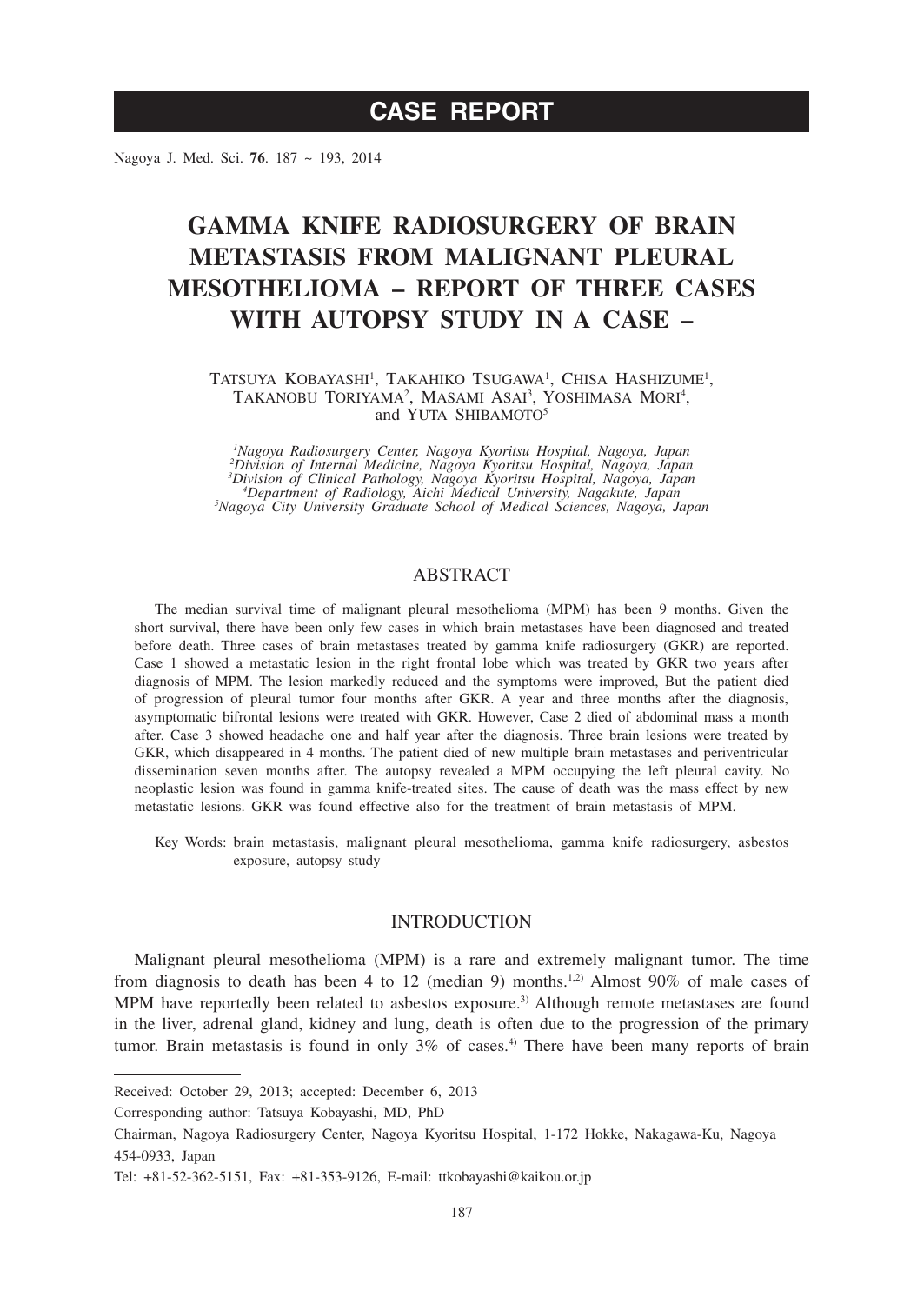metastasis with verification by autopsy, in which only 7 cases were symptomatic before death, and surgical removal was done. The results of surgical removal with or without chemotherapy and/or radiation therapy have not been very effective.<sup>5,6)</sup> The life expectancy of MPM was limited by the shortage of new treatments for MPM. Recently, new chemotherapeutic drugs and boron neutron caputure therapy (BNCT) have been effective for primary MPM.7) Therefore, treatment of brain metastasis of MPM will become more feasible. GKR was chosen for its effectiveness and less invasivenesss in the treatment of brain metastases.

## MATERIALS AND METHODS

We experienced two symptomatic and one asymptomatic brain metastases from MPM, which were treated by GKR and followed-up while the patients were alive as shown in Table 1. Three cases underwent GKR at Nagoya Radiosurgery Center using the Leksell Gamma Knife Model 4C (Elekta Instrument AB). Prescribed marginal dose was 20 Gy for those lesions. After the treatment, patients were evaluated by head MRI and neurological changes every two months.

#### RESULTS

A single large lesion decreased markedly at 3 months with improvement of symptoms after the treatment in Case 1 (Fig 1A) and three lesions disappeared in 4 months in Case 3 (Fig. 1B). No follow-up study was available in Case 2 because of early death of the patient. The response of metastatic lesions of MPM to GKR seemed similar to those of other malignant tumors, however two patients died by progression of primary lesions four and one month (Case 1,2) after GKR. Another died of new brain metastases and periventricular dissemination seven months after GKR (Case 3). It was also found that MRI and pathological study revealed complete disappearance of the metastatic lesions in Case 3 which were treated by GKR.

The time from diagnosis of MPM to death in 3 patients was 3 years, one year 4 months and 2 years 4 months, respectively, of which the mean survival time was 26.7 months.

#### PRESENTATION OF ILLUSTRATIVE CASE 3

A 71-year-old man had cough, sputum and left thoracic pain since middle of 2008. The patient had been working at a company with asbestos exposure for ten years since 1970. He showed weight loss of 5 kg in a month of summer and also had hemorrhagic pleural fluid accumulation in a month later, when a chest X-ray showed narrowing of left pleural cavity with pleural mass. Diagnosis of MPM was obtained by needle biopsy of pleura and cytology of the pleural fluid. Three courses of chemotherapy with carboplatin plus pemetrexed were undertaken in 2009, followed by 5 courses of pemetrexed alone and 4 courses of vinorelbine. The primary lesion seemed to be controlled. The patient complained of headache, in the early 2010, and brain MRI showed three round enhanced lesions 1 cm in diameter at the right and left frontal, and temporal lobe with perifocal edema (Fig. 1B, upper). Multiple liver lesions were also detected by abdominal CT. GKR was made for brain lesions with marginal dose of 20 Gy. Additional three courses of chemotherapy with carboplatin and gemcitabine were continued for the following 6 months. Three lesions had disappeared on MRI four months after the GKR (Fig. 1B, lower). No further follow-up by brain MRI was made and the patient showed gradual deterioration of sensorial level at 7 months after GKR. The final MRI revealed new, multiple brain metastases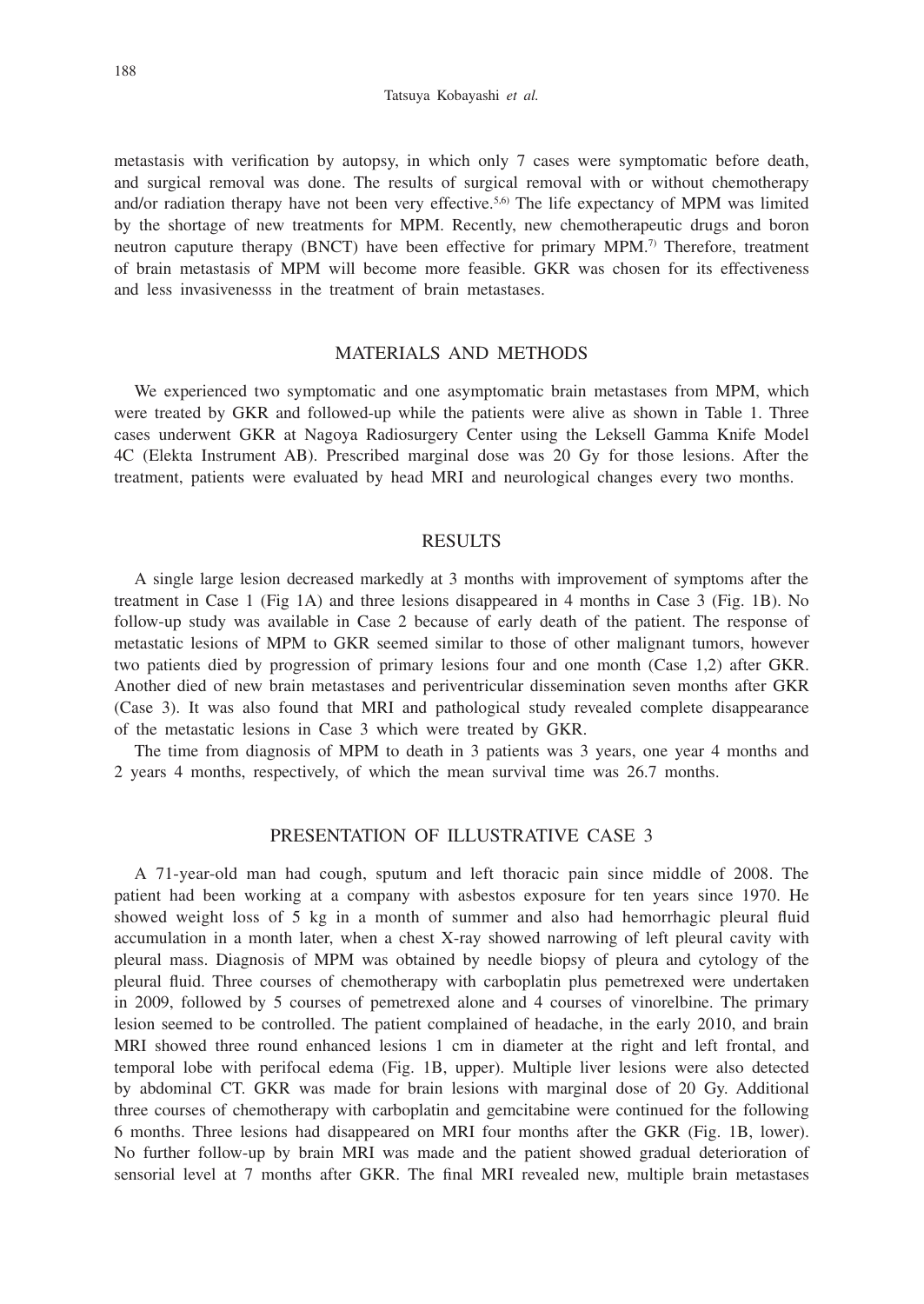#### GAMMA RADIOSURGERY OF BRAIN METASTASIS OF MPM

| Case $#$               | State of Brain mets.            | Symptoms of Brain mets.    | Diagnosis of MPM:        |
|------------------------|---------------------------------|----------------------------|--------------------------|
| Age, Sex               | Locations                       | Follow $up$ – Months       | Diagnosis-Death,         |
| Asbestos exp.          | Number (Volume)                 | [Effects of GKR]           | Cause of Death [Time]    |
| Case 1: 58 f           | $(1)$ Rt-Front.                 | Lt-hemiparesis             | $2005$ – Diagnosis $(1)$ |
|                        | single $(4.0 \text{ ml})$       | $GK(1)$ : - 3M [decreased] | $2008 - Diagnosis(2)$    |
| Asbestos-exp.          | $(2)$ Rt-Cbll,                  | Headache                   | $2008$ – Death by        |
| $(-)$                  | single $(2.1 \text{ ml})$       | $GK(2)$ : - 1M [unknown]   | Pleural T. [3Y]          |
| Case 2: $65 \text{ m}$ | $(1)$ multiple mets.            | Asymptomatic               | $2007 - Diagnosis$       |
| Asbestos-exp.          | Lt-Front. $(1.9 \text{ ml})$    |                            | $2008 - Death.$ by       |
| short $(+)$            | $Rt$ -Front. $(0.6 \text{ ml})$ | $GK(1) - 1M$ [unknown]     | Abdom.T. $[1Y4M]$        |
| Case 3: 71 m           | (1) multiple mets.              | Headache                   | 2008 - Diagnosis         |
|                        | $Rt$ -Temp. $(2.6 \text{ ml})$  | GK (1)-4M [disappeared]    | $2010$ – Death by        |
| Asbestos-exp.          | $Rt$ -Front. $(1.3 \text{ ml})$ | -7M multiple mets.         | Brain mets.              |
| 10 years $(+)$         | Lt-Front. $(1.3 \text{ ml})$    | & V. dissemination         | Autopsy [2Y4M]           |

**Table 1** Summary of Three Cases of Brain Metastases from MPM treated by Gamma Knife Radiosugery

f=female, m=male, Y=year, M=month, T.=tumor, GKR=gamma knife radiosurgery, Rt=right, Lt=left, mets.=metastasis, exp.=exposure, GK=gamma knife V.=ventricular, Front.=frontal, Temp.=temporal, Cbll.=cerebellum, Abdom.=abdominal



**Fig. 1** Follow-up MRI of Case 1 and Case 3 after Gamma Knife Radiosurgery: (A) Rt-frontoparietal metastatic lesion (left MRIs) showed marked reduction 3 months after GKR (right MRI) in Case 1. (B) Three metastatic lesions (circles, upper MRIs) were disappeared at 4 months after GKR (lower MRIs) in Case 3.

with periventricular disseminations (Fig. 2A,B). The patient became comatous and died two weeks after the MRI study. Autopsy showed corresponding findings of MRIs (Fig. 2A, 2B) on coronal sections of the brain (Fig. 2C,D).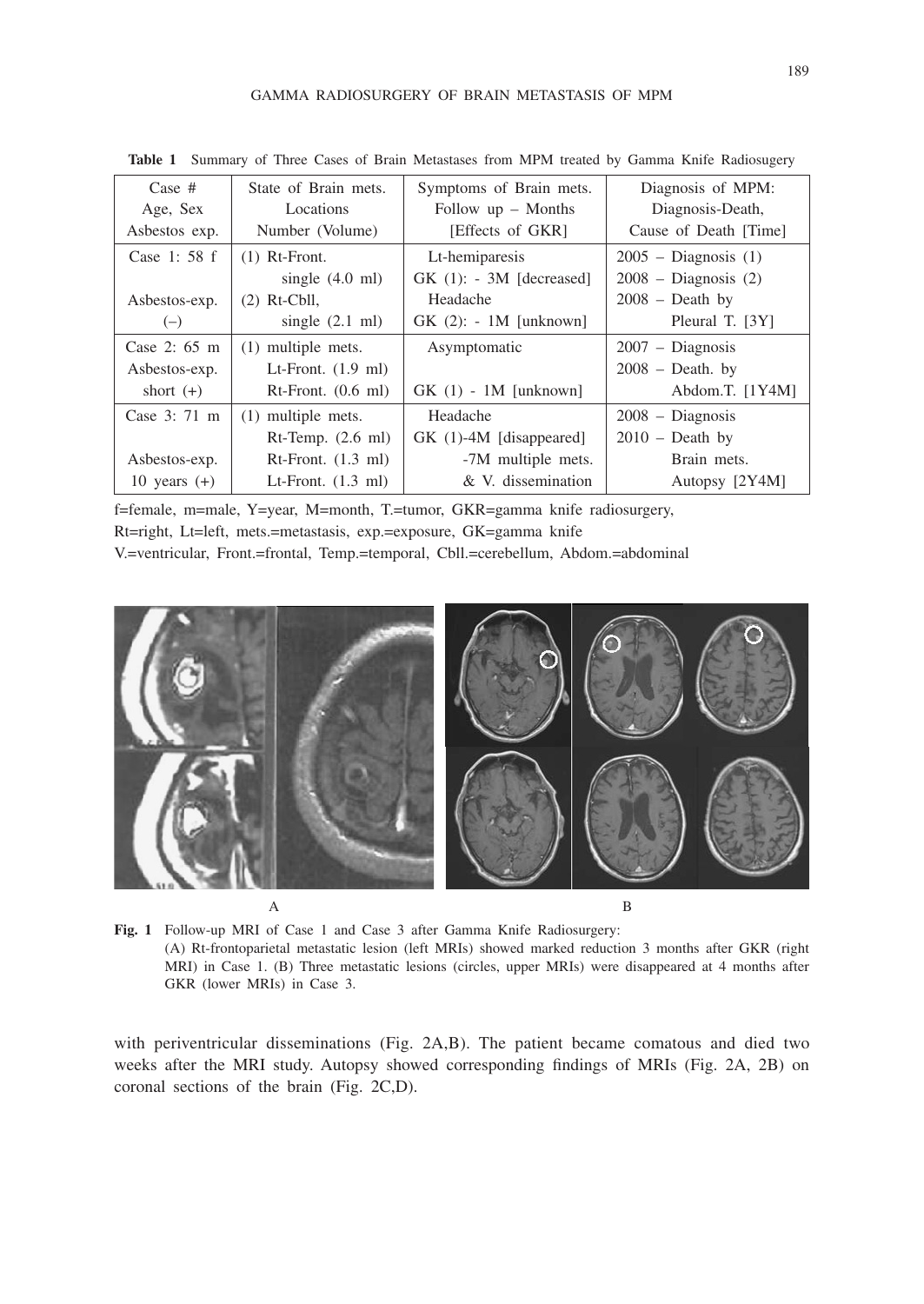



**Fig. 2** MRI and Autopsy Findings of Brain at Recurrence of Metastatic Lesions in Case 3. Periventricular dissemination of the lateral ventricles and new multiple brain metastases are shown on T1 enhanced axial (A) and coronal MRI images (B). Coresponding lesions are shown in the coronal cerebral (C) and cerebellar (D) sections of autopsy brain.

# PATHOLOGICAL STUDIES OF AUTOPSY MATHERIALS

MPM occupied the left intrapleural cavity and extended into the pleural diaphragma, mediastinum and the lung. Original pathological findings (Fig. 3A) changed to a more aggressive form by the metastasis to the brain (Fig. 3B). New metastases in the cerebrum and cerebellum with periventricular disseminated lesions were verified at autopsy (Fig. 2C,D). No tumor was found macro- and microscopically at the locations treated by GKR. Immunohistochemcal studies of metastatic brain and lung lesions from autopsy revealed they were highly positive for calretinin,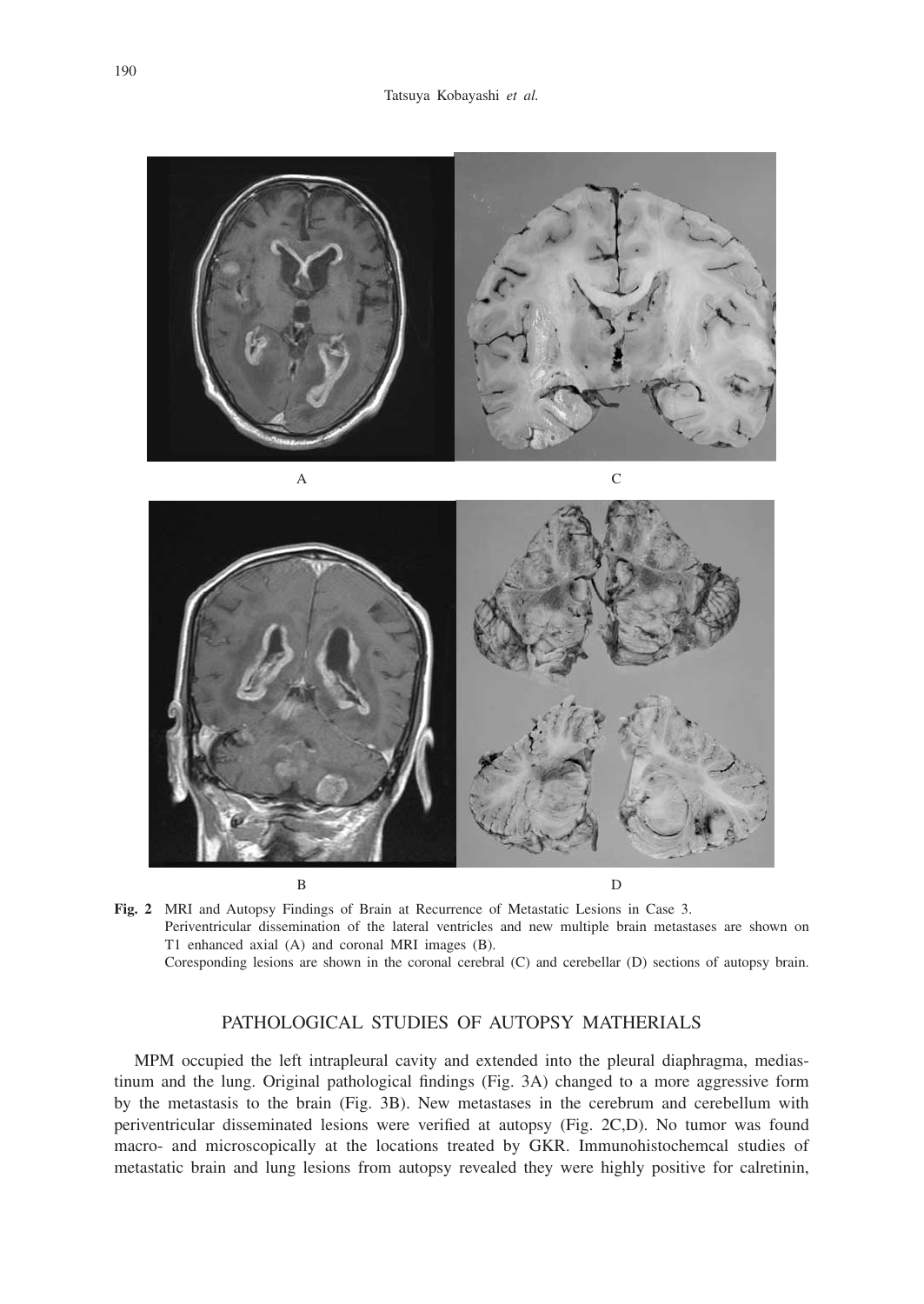

**Fig. 3** Pathological Findings of the Pleural Tumor and Metastatic Brain Tumor HX-E stain show epithelial-type arrangement of pleural tumor (A), whch is changed to sarcomatous arrangement in the metastatic brain tumor (B). ×200

focally positive for D2-40 and AE1/AE2, negative for CEA. A sign of tentorial herniation was found at the tectum of midbrain, which was thought to be the cause of death.

## DISCUSSION

Asbestos exposure was initially found to be closely related to mesothelioma in 1960,<sup>8)</sup> and patients with asbestos-related mesothelioma have increased in numbers over the last few decades.<sup>5,9)</sup> A case control study had indicated that almost 90% of males with MPM have reported prior exposure to asbestos.<sup>3)</sup> One of our patients worked in a factory with asbestos exposure for 10 years and had been observed as a patient of pneumonopathy (Case 3). Case 2 had short-time asbestos exposure before diagnosis of MPM, and asbestos exposure was not confirmed in Case 1.

It has been recently found that the malignant change of asbestos exposure cells originated from excessive iron particles which accumulated in the cells.10) Prophylactic procedure to remove iron particles from the cells will be a preventive therapy for MPM.

MPM is classified into four pathological types<sup>11,12)</sup>; fibrous or sarcomatous, epithelial, undifferentiated, and mixed. Epithelial type is the most common and the sarcomatous type is the rarest but this type appears to be predominant in brain metastasis.4,13) It was confirmed that Case 3 had already been diagnosed as the epithelial type of MPM by biopsy, and a sarcomatous component was predominant in the brain metastasis at autopsy (Figure 3).

MPM typically spreads by local extension, and metastasis to the brain is rare.<sup>2,4)</sup> A review of 172 autopsy cases of MPM revealed that the most frequently involved organs were the liver(55.9%), adrenal glands (31.3%), kidney (30.1%), and the contralateral lung (26.8%). Brain metastases were observed in only  $3\%$  of cases.<sup>4)</sup> The majority of brain metastases of MPM were reported as autopsy cases<sup>4,14,15)</sup> and only 9 patients had antemortem diagnosis, in which 7 cases undergone surgical removal.<sup>2,9,12,15-18)</sup> Regarding the treatment method, four of them were combined with radiotherapy<sup>12,16-18)</sup> and three were treated by surgery alone.<sup>2,9,15</sup>) The other two<sup>19,20</sup> and the present 3 cases had undergone radiotherapy and radiosurgery alone. Two of four patients of combined treatment survived more than 36 months<sup>17,18)</sup> and the other two survived 6 and 8 months after surgery (mean of 21.5 months). Two patients treated by surgery alone survived only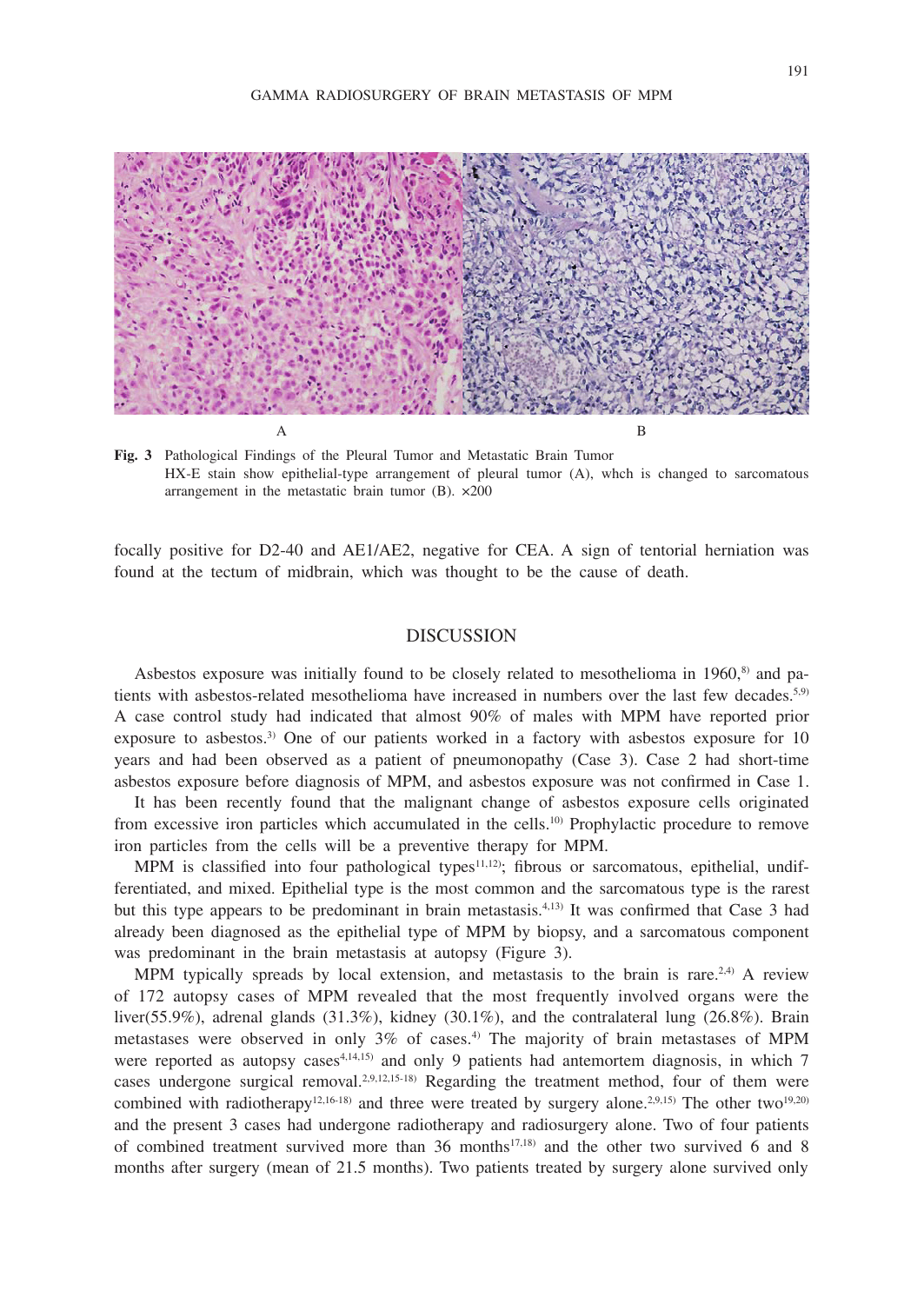10 days<sup>15)</sup> and 3 months.<sup>2)</sup> The results of radiotherapy alone were also poor,<sup>19,20</sup>) but the present 3 cases survived a mean of 4.3 months after GKR (Table 1). MPM had a poor prognosis with a median survival time of 9  $(4-12)$  months,<sup>1,6)</sup> but long-term survival can be expected by the application of new multimodal approaches $6,17$ ) such as new chemotherapy or boron neutron capture therapy<sup>7)</sup> for primary lesion. The mean survival of the present three patients was  $26.7$  months from diagnosis, two of which died of original tumor and one by brain metastases.

Stereotactic radiosurgery has developed as an indication for metastatic lesions.

To our knowledge, this will be the first report of effectiveness of GKR for brain metastasis of MPM with combination of chemotherapy. Many opportunities for treating brain metastasis with MPM will emerge in the future not only by stereotactic radiosurgery but also by stereotactic radiotherapy.

#### ACKNOWLEDGEMENT

This paper was presented at the 21th Annual Meeting of The Japanese Society for Stereotactic Radiosurgery at Maebashi on June 1st, 2012 and The 4th Annual Meeting of The Japan Radiosurgery Society on January 19 th, 2013.

## CONFLICTS OF INTEREST DISCLOSURE

The authors have no personal, financial or institutional interest in any of the drugs, materials or divices in this article.

### **REFERENCES**

- 1) Boylan AM: Mesothelioma: new concepts in diagnosis and management. *Curr Opin Pulm Med* 2000; 6; 157–163
- 2) Mah E, Bittar RG, Davis GA: Cerebral metastases in malignant mesothelioma: case report and literature review. *J Clin Neurosci* 2004; 11; 917–918
- 3) Spirtas R, Heineman EF, Bernstein L, Beebe GW, Keehn RJ, Stark A, Harlow BL, Benichou J.: Malignant mesothelioma: attributable risk of asbestos exposure. *Occup Environ Med.* 51: 804–811, 1994
- 4) Falconieri G, Grandi G, Dibonito L, Bonifacio-Gori D, Giarelli L: Intracranial Metastases from Malignant Pleural Mesothelioma. Report of Three Autopsy Cases and Review of the Literature. *Arch Pathol Lab Med*  1991; 115; 591–595
- 5) Butchart EG: Contemporary management of malignant pleural mesothelioma. *Oncologist* 1994; 4; 488–500
- 6) Sugarbacker DJ, Jaklitsch MT, Liptay MJ: Mesothelioma and radical multimodality therapy: Who benefits? *Chest* 1995; 107; 345S–350S
- 7) Suzuki M, Tanaka H, Sakurai Y, Kashino G, Yong L, Masunaga S, Kinashi Y, Mitsumoto T, Yajima S, Tsutsui H, Sato T, Maruhashi A and Ono K.: Impact of accelerator-based boron neutron capture therapy (AB-BCNT) on the treatment of multiple liver tumors and malignant pleural mesothelioma. *Radiotherapy and Oncology* 2009; 92; 89–95
- 8) Wagner JC, Sleggs CA, Marchand P: Diffuse Pleural Mesothelioma and Asbestos Exposure in the North Western Cape Province. *Br J Ind Med* 1960; 17; 260–271
- 9) Hortobagyi T, Thomas NW, King A: Neuropathology Education 71-year-old man with multiple metastases to the brain. *Neuropathology* 2008; 28; 103–105
- 10) Jiang L, Akatuka S, Nagai H, Chew SH, Ohara H, Okazaki Y, Yamashita Y, Yoshikawa Y, Yasui H, Ikuta K, Sasaki K, Kohgo Y, Hirano S, Shinohara Y, Kohyama N, Takahashi T and Toyokuni S.: Iron overload signature in chrysotile-induced malignant mesothelioma. *J Pathol.* 2012; 228(3); 366–377
- 11) Walters,Jr KL and Martinez AJ: Malignant Fibrous Mesothelioma. Metastatic to Brain and Liver. *Acta Neuropath (Berl)* 1975; 33; 173–177